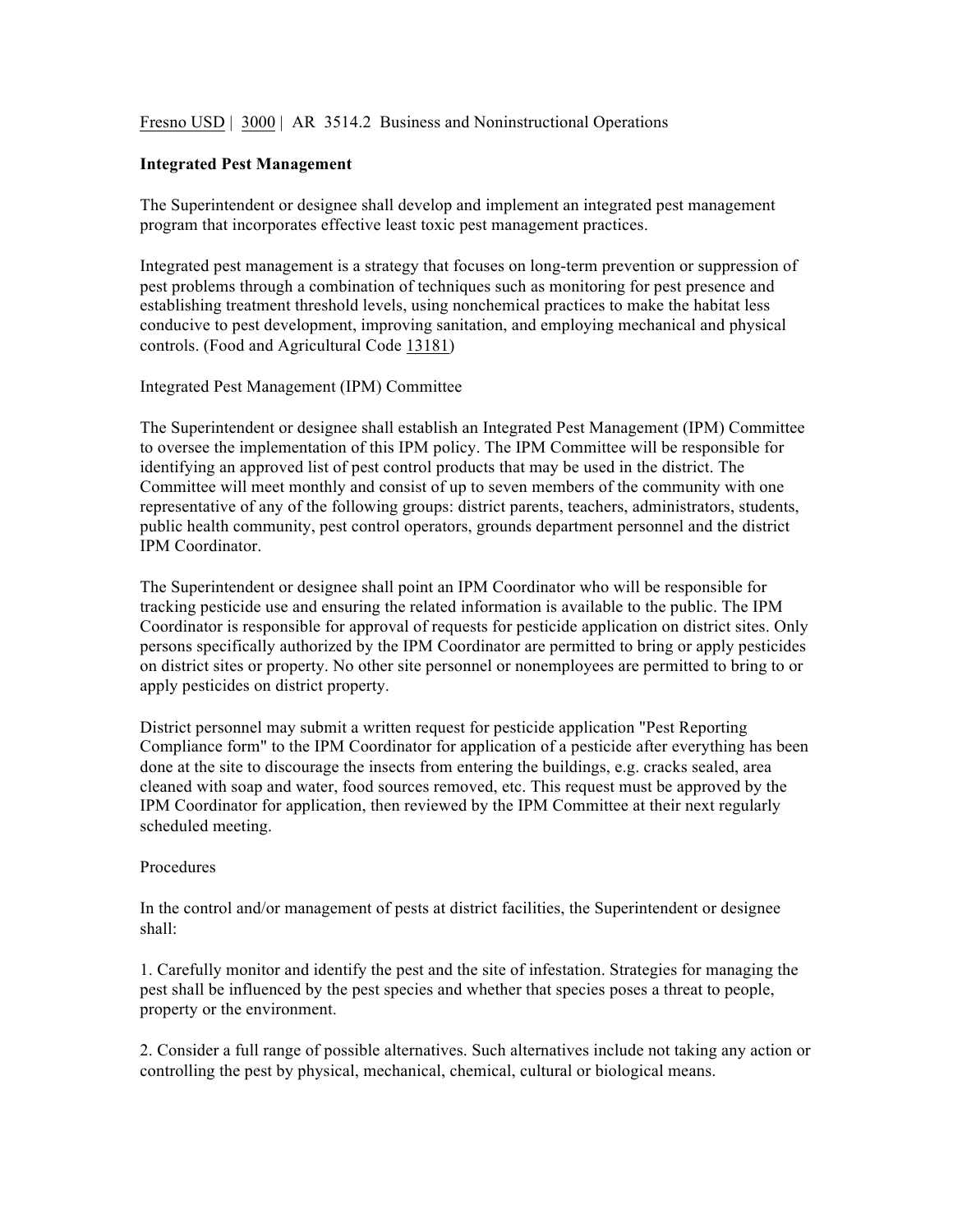3. Select nonchemical pest management methods over chemical methods, whenever they are effective to provide the desired control. Cost or staffing considerations alone will not be adequate justification for use of chemical control agents.

4. Use the least toxic material when it is determined that a chemical method of pest management must be used. The least toxic material shall be chosen and applied in accordance with law.

5. Limit pesticide purchases to amounts needed for the year. Pesticides shall be stored at a secure location that is not accessible to students and unauthorized staff, and they shall be stored and disposed of in accordance with state regulations and label directions registered with the Environmental Protection Agency.

(cf. 3514.1 - Hazardous Substances)

6. Ensure that persons applying pesticides follow label precautions and are trained in the principles and practices of integrated pest management.

7. Ensure that site staff members responsible for reporting pest problems are informed of the principles and practices of IPM.

(cf. 4231 - Staff Development)

Notification

The Superintendent or designee shall annually notify staff and parents/guardians of students enrolled at a school site, in writing, regarding pesticide products expected to be applied at the school facility in the upcoming year. The notification shall include at least the following: (Education Code 17612)

1. The Internet address used to access information on pesticides and pesticide use reduction developed by the Department of Pesticide Regulation pursuant to Food and Agricultural Code 13184 is http://www.cdpr.ca.gov and click on School IPM Program.

2. The name of each pesticide product expected to be applied in the upcoming year and the active ingredient(s) in it.

3. An opportunity for interested persons to register to receive notification of individual pesticide application at the school site. The Superintendent or designee shall notify such registered persons of individual pesticide applications at least 72 hours prior to the application.

4. Other information deemed necessary by the Superintendent or designee.

(cf. 4112.9/4212.9/4312.9 - Employee Notifications)

(cf. 5145.6 - Parental Notifications)

If a pesticide product not included in the annual notification is subsequently intended for use at the school site, the Superintendent or designee shall provide written notification of its intended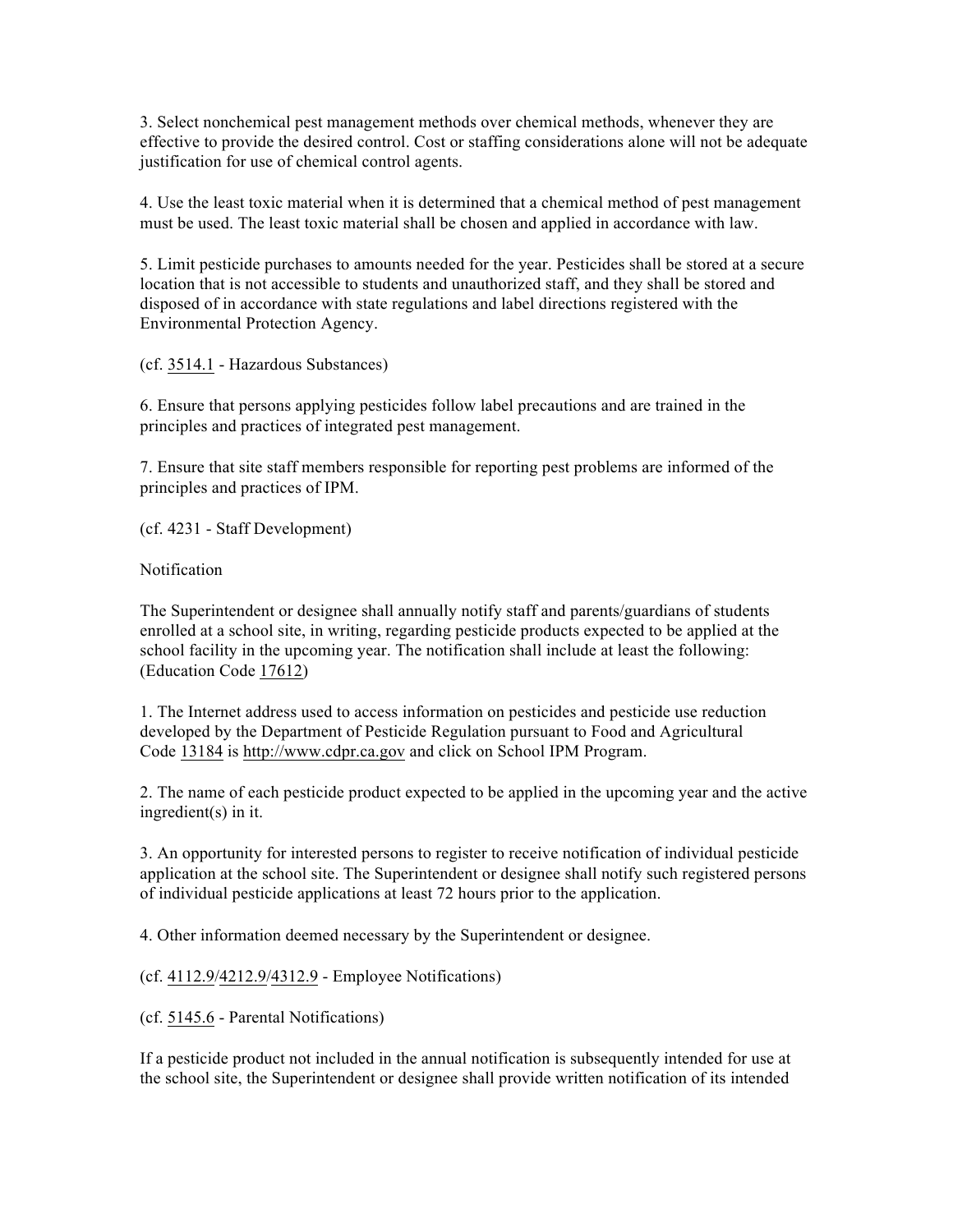use to staff and parents/guardians of students enrolled at the school, at least 72 hours prior to the application. (Education Code 17612)

Posting of Warning Signs

The Superintendent or designee shall post a warning sign at each area of the school site where pesticides will be applied, at least 24 hours prior to the application and until 72 hours after the application. The warning sign shall display the following: (Education Code 17612)

1. The term "Warning/Pesticide Treated Area"

2. The product name, manufacturer's name, and the Environmental Protection Agency's product registration number.

3. Intended areas and dates of application.

4. Reason for the pesticide application.

Notification During Emergency Conditions

Whenever the Superintendent or designee deems that the immediate use of a pesticide is necessary to protect the health and safety of students, staff, or other persons, or the school site, he/she shall make every effort to provide the required notifications prior to the application of a pesticide. In such a case, the warning sign shall be posted immediately upon application and shall remain posted until 72 hours after the application. (Education Code 17609, 17612)

(cf. 3514 -Environmental Safety)

Records

Each school site shall maintain records of all pesticide use at the school for four years, and shall make the information available to the public, upon request, in accordance with the California Public Records Act. Such records may be maintained by retaining a copy of the warning sign posted for each pesticide application with a recording of the amount of the pesticide used. (Education Code 17611)

(cf. 3580 - District Records)

Legal Reference:

EDUCATION CODE

17608-17613 Healthy Schools Act of 2000

17366 Legislative intent (fitness of buildings for occupancy)

48980.3 Notification of pesticides

FOOD AND AGRICULTURAL CODE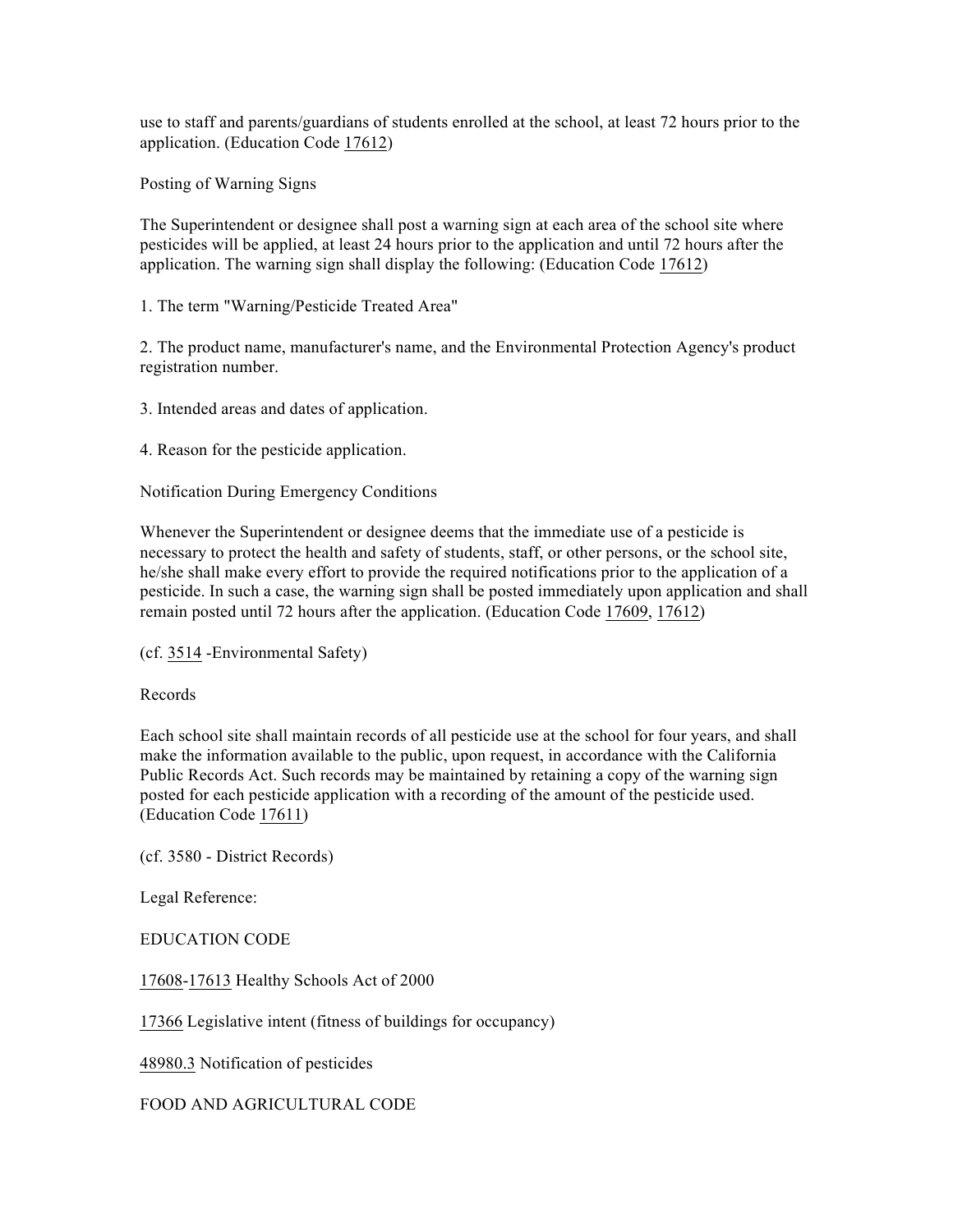11401-12408 Pest control operations and agricultural chemicals

13180-13188 Healthy Schools Act of 2000

GOVERNMENT CODE

3543.2 Scope of representation; right to negotiate safety conditions

6250-6277 California Public Records Act

CODE OF REGULATIONS, TITLE 8

340-340.2 Employer's obligation to provide safety information

5142 Heating, ventilating and air conditioning systems; minimum ventilation

5143 Mechanical ventilating systems; inspection and maintenance

UNITED STATES CODE, TITLE 7

136-136y Insecticide, Fungicide and Rodentcide Act

CODE OF FEDERAL REGULATIONS, TITLE 40

763.93 Management plans

763.94 Record keeping

Management Resources:

CDE PUBLICATIONS

Indoor Air Quality, A Guide for Educators, 1995

U.S. ENVIRONMENTAL PROTECTION AGENCY

Pest Control in the School Environment: Adopting Integrated Pest Management, 1993

WEB SITES

CDE: http//www.cde.ca.gov

California Department of Pesticide Regulation: http://www.cdpr.ca.gov

U.S. EPA: http//www.epa.gov

Policy FRESNO UNIFIED SCHOOL DISTRICT